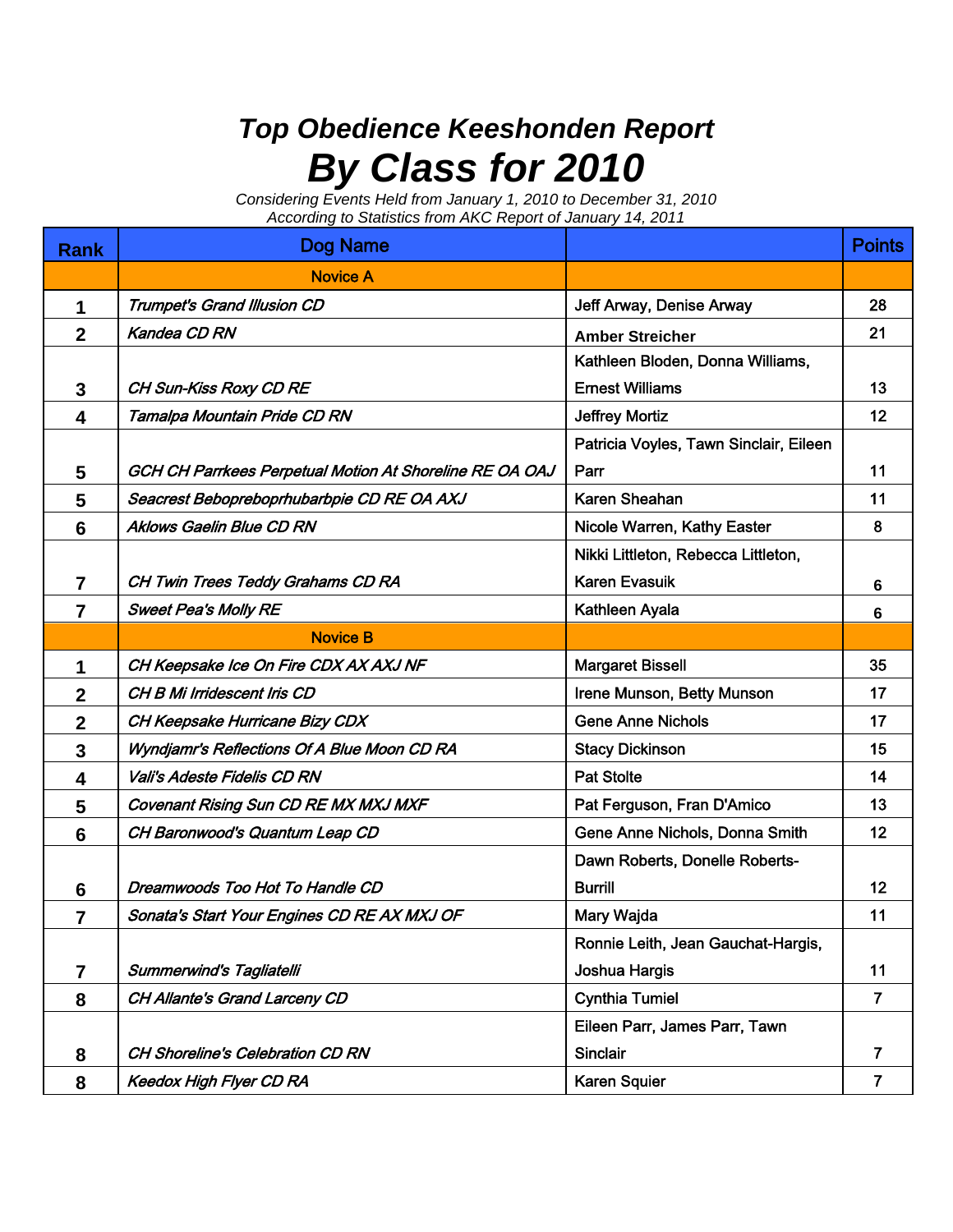| 8                | <b>Nightwind Lighting Up A Storm</b>               | <b>Brittany Bayne</b>                  | 7               |
|------------------|----------------------------------------------------|----------------------------------------|-----------------|
|                  |                                                    | Joan Hoffman, John Hoffman, Mae        |                 |
| 8                | <b>Ruttkay Herbie The Love Bug CD</b>              | Evans                                  | 7               |
|                  |                                                    | Robyn McNutt, Blaine McNutt, Tawn      |                 |
| $\boldsymbol{9}$ | CH Shoreline Guinness For Barkee CD RE AX AXJ      | <b>Sinclair</b>                        | 6               |
| 9                | Masada Spinnakee's Silver Lexus CD                 | <b>Karen McNerney</b>                  | 6               |
| 10               | CH B Mi C I D CD                                   | Cindi Lauletta, Irene Munson           | 5               |
| 10               | CH Jamynn's Onetoomany Coladas CDX OA OAJ          |                                        | 5               |
| 10               | <b>CH Kemont's Highlander</b>                      | Laura Christensen, Jan Corrington      | 5               |
| 10               | CH Kj's Oh I Wund-R-Y RN AX AXJ NF                 | <b>Emily Taggart</b>                   | $5\phantom{.0}$ |
|                  |                                                    | <b>Thomas Faubel, Kristine Faubel,</b> |                 |
| 11               | Star-Kee's Who Ray For Hollywood CD                | Robin Stark, Jimmy Kranz               | 4               |
| 12               | Covenant High Priestess CD RA MX MXJ XF            | Fran D'Amico, Pat Ferguson             | $\overline{3}$  |
| 13               | Cinnakees I'M A Believer                           | Cathy Cinnamon, Garry Cinnamon         | $\overline{2}$  |
| 13               | Imagine The Places You'LL Go CD RE                 | <b>Marilyn Cornelius</b>               | $\overline{2}$  |
| 13               | <b>Kemont's Highland Lass RN NAJ</b>               | <b>Sharon Rehder</b>                   | $\overline{2}$  |
| 14               | Benden's Klassic Bad Andie CD RA                   | Ann McHugh                             | 1               |
| 14               | <b>Foxfair Edan O'Erin</b>                         | <b>Ward Griffiths</b>                  | 1               |
| 14               | Vandys Titania CD RE NAJ                           | Barbara Eng, Carole Henry              | 1               |
|                  | <b>Open A</b>                                      |                                        |                 |
| 1                | <b>Keesbrook's Tourmaline Blues UD RN OA OAJ</b>   | Lila Dann                              | 32              |
| $\mathbf 2$      | <b>Allante's Limited Edition CDX RA</b>            | Lisa Mueller, Richard Mueller          | 22              |
| 3                | CH Jamynn's Onetoomany Coladas CDX OA OAJ          | <b>Shirley Kilpatrick</b>              | 18              |
| 3                | CH Keepsake Hurricane Bizy CDX                     | <b>Gene Anne Nichols</b>               | 18              |
| 4                | CH Keepsake Firestarter VCD1 CDX RA OAJ NF         | Jean Munger                            | 16              |
| 5                | <b>Klassic's Play With Fire CDX RE</b>             | Anne McHugh                            | 13              |
| 6                | CH Shadowood's Kandi Kan Du CDX GN RAE             | <b>Barbara Brown</b>                   | $\overline{7}$  |
| $\overline{7}$   | Rodney Harold Rufus CD RAE AX AXJ NF               | <b>Elizabeth Strick</b>                | 1               |
|                  | <b>Open B</b>                                      |                                        |                 |
| 1                | CH OTCH MACH2 Keepsake Giving Me Chills UDX3 OM5   | <b>Margaret Bissell</b>                | 175             |
| $\boldsymbol{2}$ | CH OTCH MACH2 Keepsake Moonlight Serenade UDX5 OM3 | <b>Margaret Bissell</b>                | 91              |
| 3                | CH Keesbrook's Opal Essence CDX                    | <b>Marion Crain</b>                    | 18              |
| 4                | Tyson The Terrific UD NA NAJ                       | <b>Bonnie Savo</b>                     | 15              |
| 5                | CH Keepsake Firestarter VCD1 CDX RA OAJ NF         | Jean Munger                            | $\overline{7}$  |